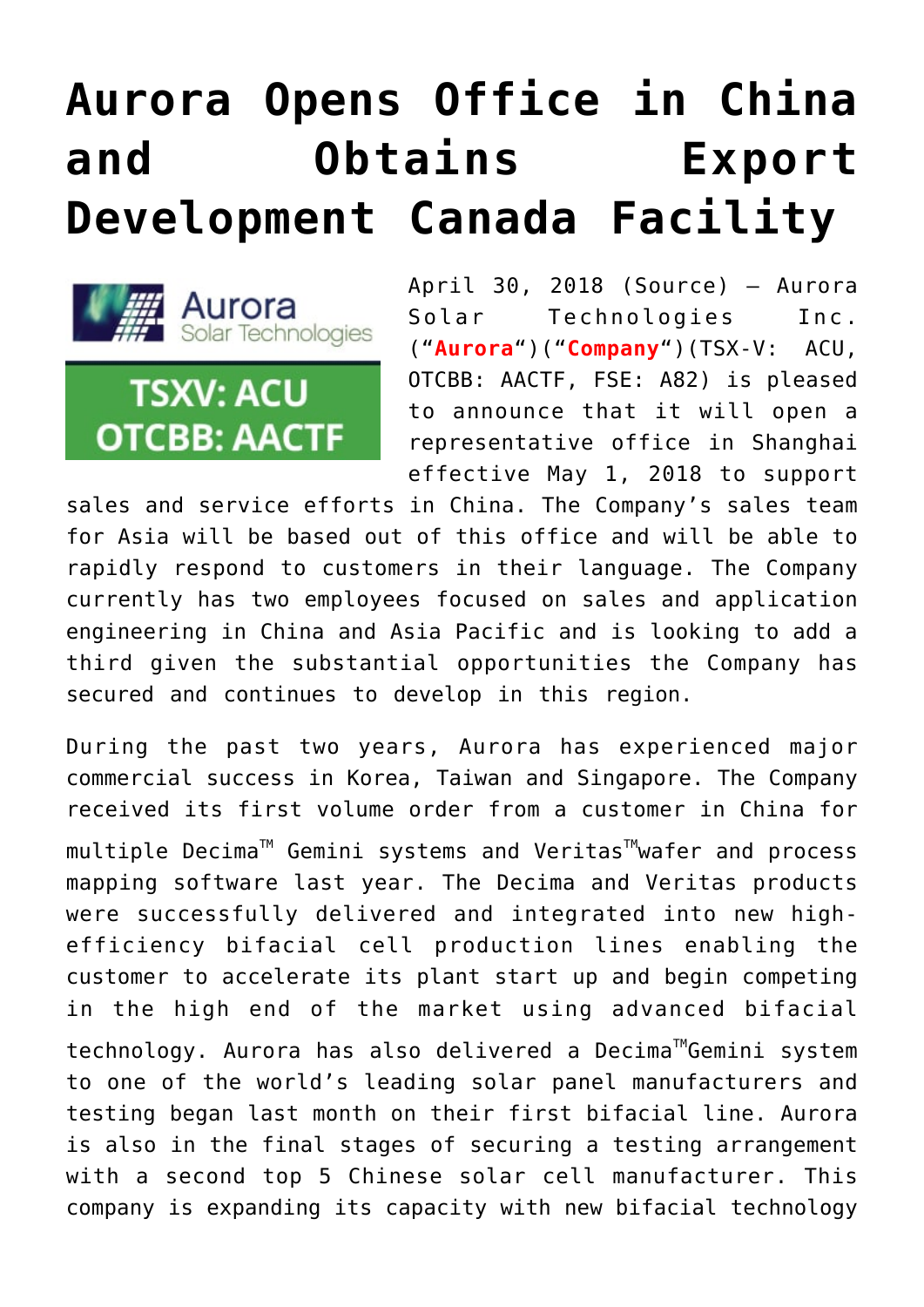and will evaluate Aurora's Decima<sup>™</sup>Gemini quality measurement system during the initial start up of their new bifacial line.

With more than 80% of global solar cell production in China, the regional producers are focused on improving efficiency and manufacturing yields. Bifacial technology has emerged as a major advancement enabling the doping and activation of both sides of the cell to increase cell power generation by 8% to 25%. Common quality measurement methods in China currently use a four-point probe in the lab to manually test a small number of Wafers per batch. Due to the application of doping on both sides of the cell, the use of four-point probe systems are not possible for bifacial applications as they cannot independently measure each layer. Aurora's inline infrared non-contacting Decima™ Gemini solves this problem providing comprehensive quality measurement of both sides of the bifacial cell in an automated system which can test 100% of cells in each batch in a matter of minutes. By integrating this data with Aurora's Veratis<sup>™</sup> Insight software, Aurora provides the customer with important operational information in real time about problems on the manufacturing line as well as the opportunity to control the critical steps of the process.

"With the advancement of solar cell design and growing complexity of the production methods, the opportunity for Aurora's measurement and control systems have never looked brighter," said Michael Heaven, President & CEO. "Opening a regional office means our customers in China and Asia Pacific will be dealing with Aurora in real time and receive the support they need from initial testing through to optimization of their commercial installations of Aurora's hardware and software products. We are anticipating a break-through year in China based on the systems we have now installed in the region and are increasing our sales and support team accordingly," he continued.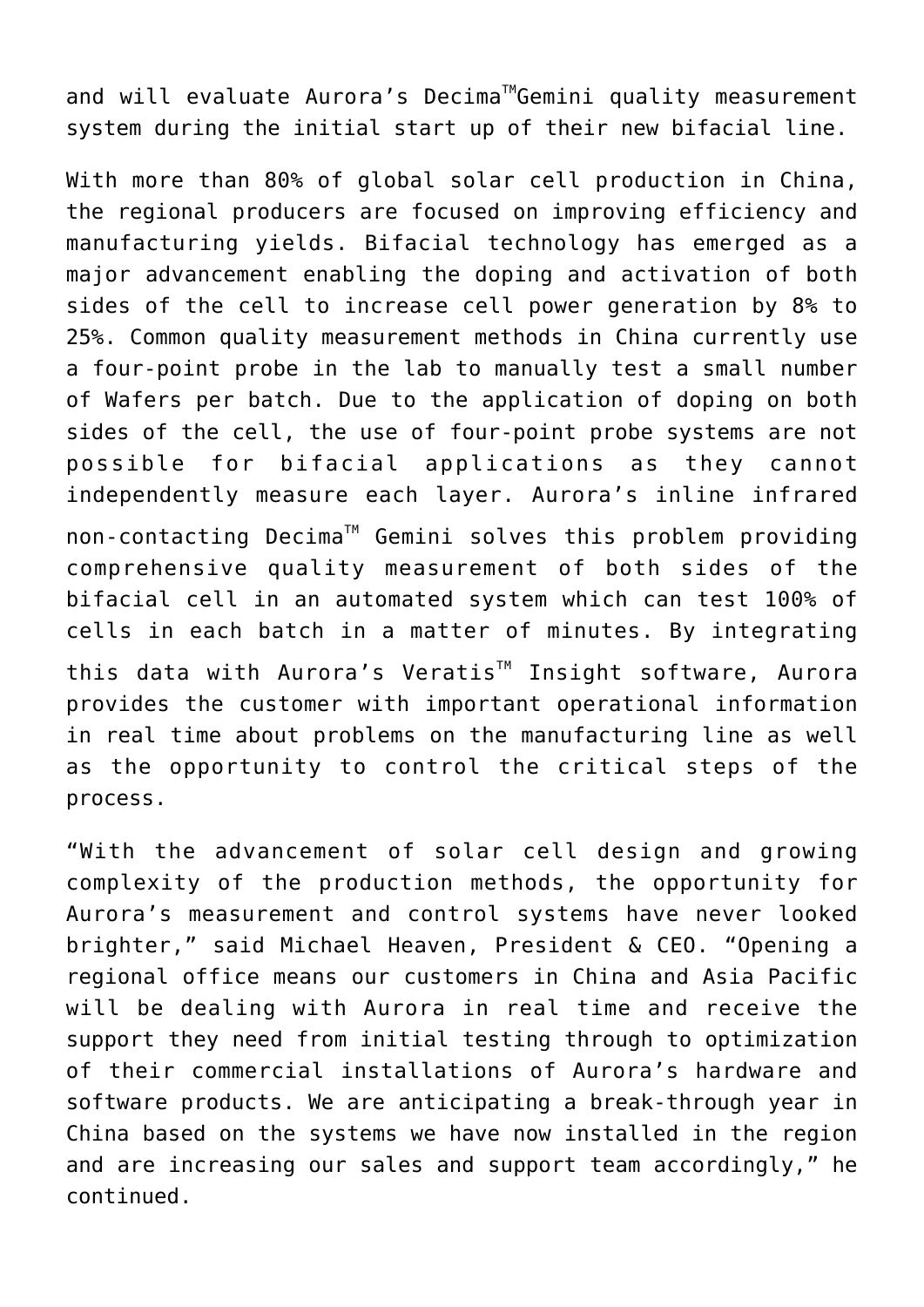The Company is also pleased to announce that it has received a USD \$600,000 Performance Security Guarantee Facility from Export Development Canada (EDC) to provide performance guarantees to customers related to delivery and warranty provisions on a case-by-case basis. With this facility in place and a growing order book expected Aurora can apply to EDC to guarantee the performance provisions of sales orders instead of tying up the Company's working capital.

In an unrelated transaction, the Company issued 430,000 stock options to employees and consultants to the Company at the April 20, 2018 closing price.

## **About Aurora Solar Technologies:**

Aurora's mission is to deliver exceptional results to the photovoltaic industry through measurement, visualization and control of critical processes during solar cell manufacturing. We measure and map the results of critical cell fabrication processes, providing real-time visualization of material properties, cell parameters and production tool performance. Our products provide process engineers and production-line operators with the means to rapidly detect, analyze and correct process excursions, limit variations, and optimize processes, thereby increasing yield and profits. We are creating the quality control standard for the global photovoltaic manufacturing industry. For more information, Aurora's website is located at [www.aurorasolartech.com](http://www.aurorasolartech.com/).

*Neither the TSX Venture Exchange nor its Regulation Services Provider (as that term is defined in the policies of the TSX Venture Exchange) accepts responsibility for the adequacy or accuracy of this release.*

*Some statements in this news release contain forwardlooking information. These statements address future events and conditions and, as such, involve known and unknown risks, uncertainties and other factors which may cause the actual*